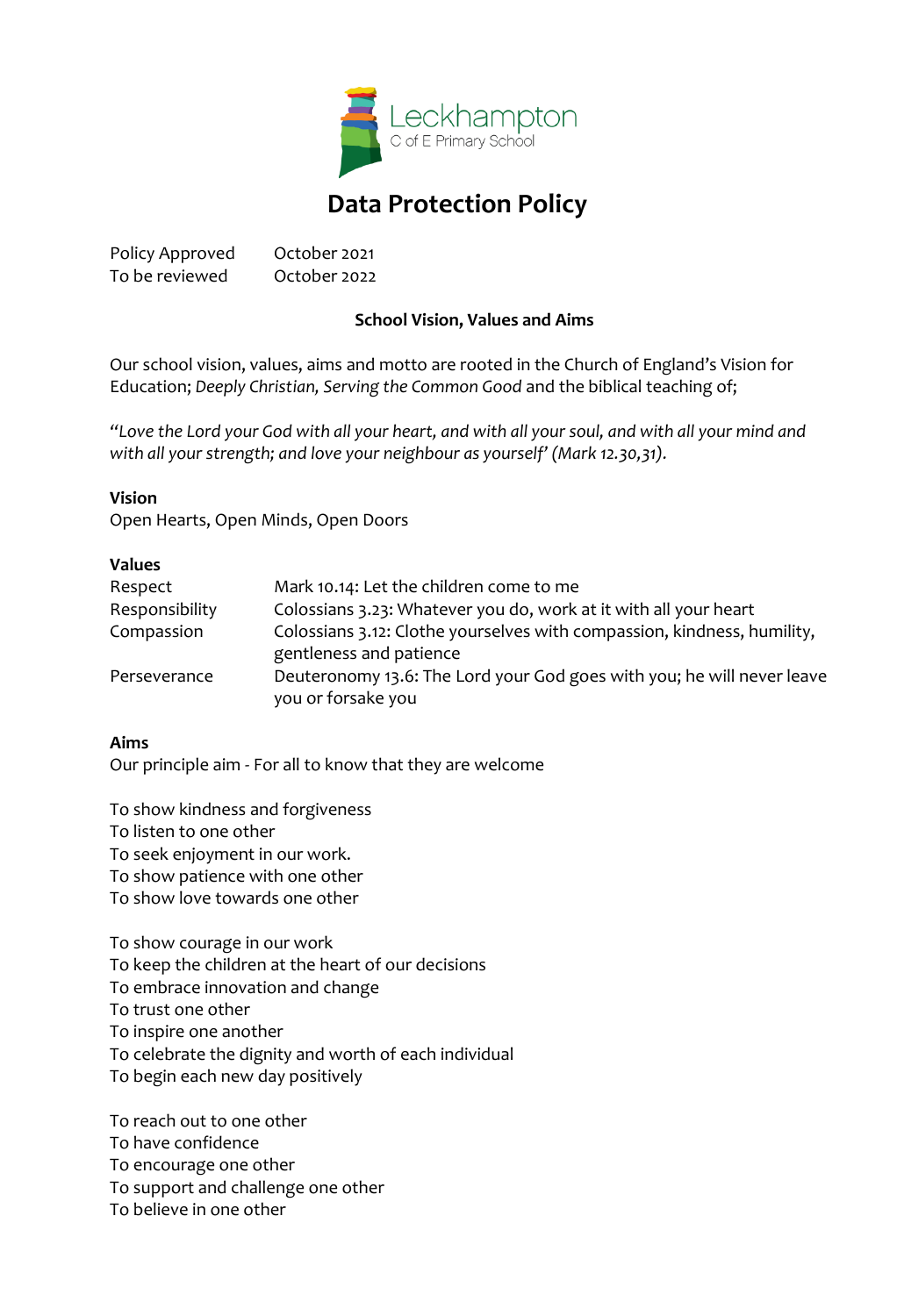#### **Contents Page**

- 1. Introduction
- 2. Scope / Our Commitment
- 3. Principles of data protection
- 4. Responsibilities
- 5. Definitions of Data Protection
- 6. Legal bases
- 7. Fair Processing / Privacy Notice
- 8. Sharing Data
- 9. Biometric recognition systems
- 10. Photographs and videos
- 11. Data protection rights of the individual
- 12. Security of data
- 13. Location of information and data
- 14. Data Disposal
- 15. Complaints
- 16. Data breach
- 17. Related policies / documents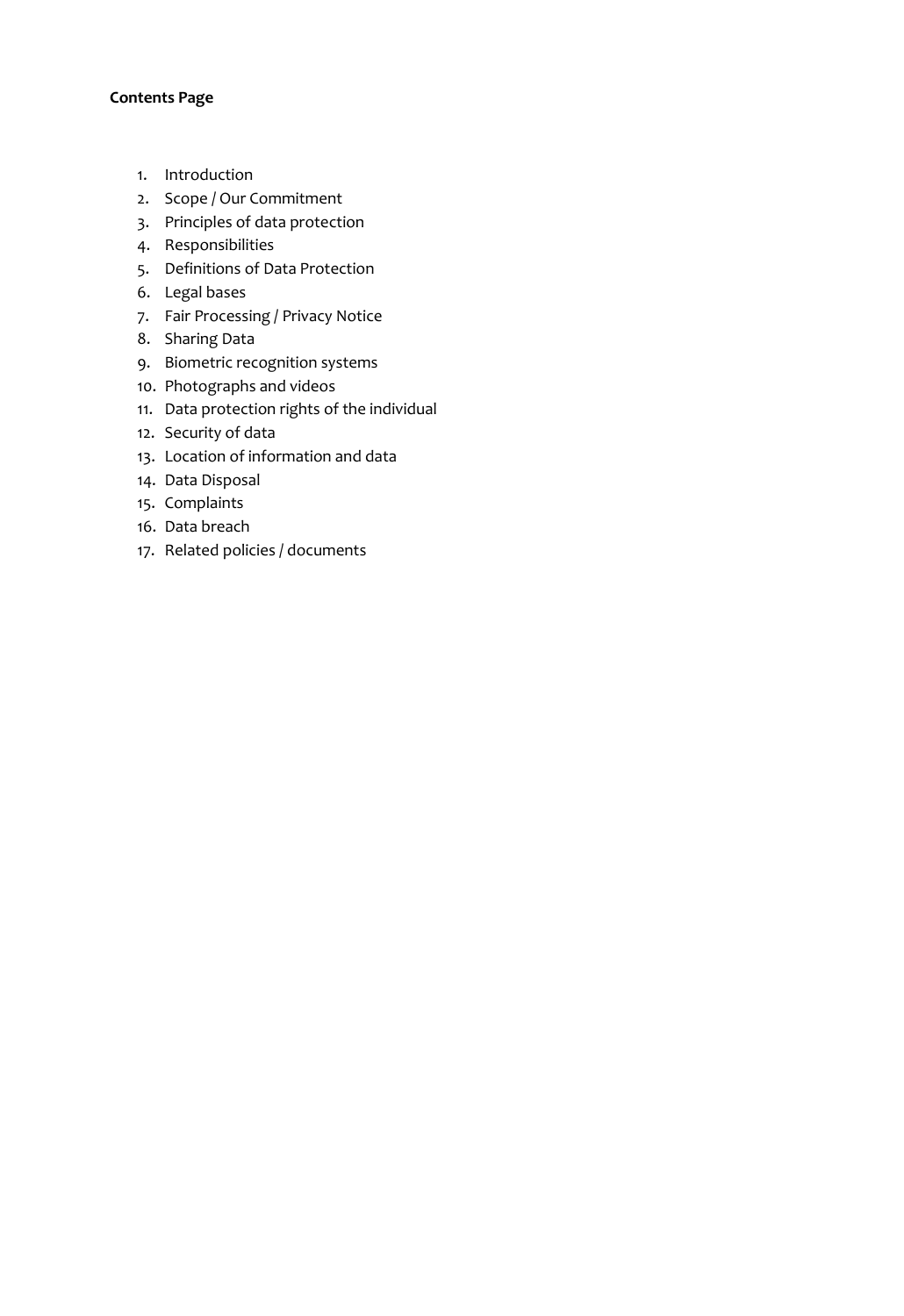### **1. Introduction**

In order to work effectively Leckhampton C of E Primary School has to collect and use information about people with whom it works. This may include (past, present and future) pupils, parents, teachers, trustees, members of the public, contractors and suppliers. In addition, we may be required by law to collect and use information in order to comply with the requirements of central government.

All personal information must be handled and dealt with properly, regardless of how it is collected, recorded and used, and whether it is on paper, in computer records or recorded for other means. We are all responsible for its safe handling.

This documents sets out the principles of data protection, our responsibilities, the access rights of individuals as well as information sharing and complaints.

### **2. Scope/ Our Commitment**

This policy applies to all staff, governors, contractors, agents, representatives and temporary staff, working for or on behalf of the School. The requirements of this policy are mandatory for all of these parties.

The School regards the lawful and correct treatment of personal information as critical to its successful operation, maintaining confidence between the school and those it interacts with. The school will ensure that it treats personal information correctly in accordance with the law.

The School fully endorses and adheres to the principles of Data Protection as set out in the Data Protection Act (2018) and the General Data Protection Regulation (GDPR).

The school is committed to ensuring that their staffs are aware of data protection policies, legal requirements and that adequate training is provided by Gloucestershire County Council.

Changes to data protection legislation under the GDPR and DPA, shall be monitored and implemented in order to remain compliant with all requirements.

### **3. Principles of data protection**

The GDPR outlines seven key principles for anyone who processes data. These principles form the basis of our approach to processing personal data.

- ensure that data is fairly and lawfully processed
- process data only for limited purposes
- ensure that all data processed is adequate, relevant and not excessive
- ensure that data processed is accurate
- not keep data longer than is necessary
- process the data in accordance with the data subject's rights
- ensure that data is secure
- ensure that data is not transferred to other countries without adequate protection.

### **4. Responsibilities**

The School is registered as a data controller with the ICO and will renew this registration as required.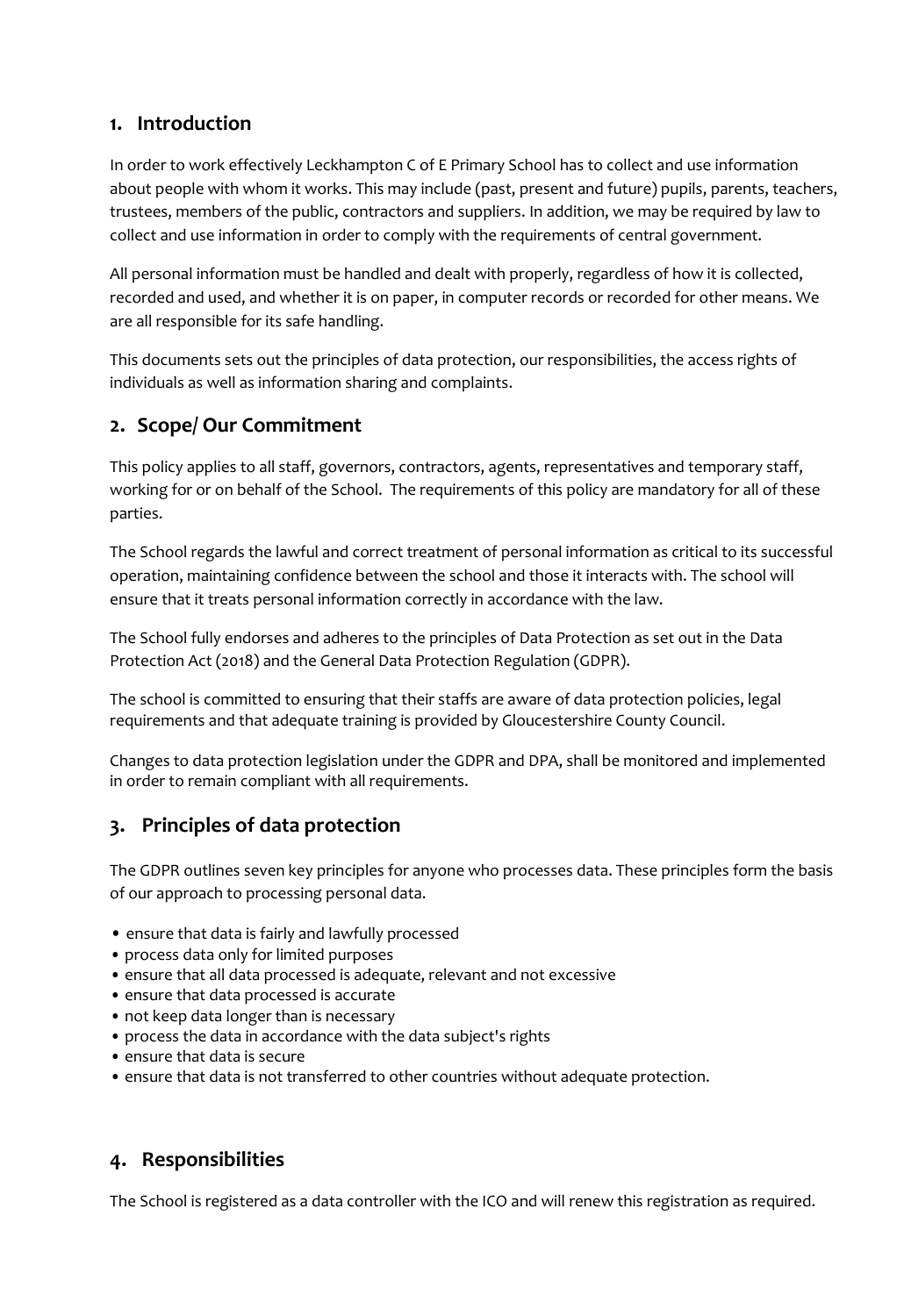Changes to the type of data processing activities being undertaken shall be notified to the ICO and details amended in the register.

#### [Register of data controllers | ICO](https://ico.org.uk/about-the-ico/what-we-do/register-of-data-controllers/)

Data breaches shall be notified within 72 hours to the individual(s) concerned and the ICO.

The members of staff responsible for data protection within the School are mainly Miss Samantha Porter, however all staff must treat all pupil (or other relevant) information in a confidential manner and follow the guidelines set out in this document.

We have appointed Gloucestershire County Council as our Data Protection officer. They can be contacted on 01452 583619 or schooldpo@gloucestershire.gov.uk

# **5. Definitions of Data**

Personal data is information about living, identifiable individuals. It covers both facts and opinions about the individual but need not be sensitive information. The GDPR makes a distinction between personal data and "special category" (sensitive data). Special category personal data requires stricter conditions for processing.

**Personal data** is Defined in s(1) of the GDPR, as 'data which relates to a living individual who can be identified from that data, or from that data and other information which is in the possession of, or is likely to come into the possession of the data controller' (the School is a data controller), and includes any expression of opinion about the individual and any indication of the intentions of the data controller or any other in respect of the individual.

**Special Category Data** is information about racial or ethnic origin, sexual life or sexual orientation, biometric and genetic data, religious beliefs (or similar), physical or mental health/condition, membership of a trade union, political opinions or beliefs, details of proceedings in connection with an offence or an alleged offence.

### **6. Legal bases**

The legal bases for processing data are as follows –

**(a) Consent:** the member of staff/pupil/parent has given clear consent for the school to process their personal data for a specific purpose.

**(b) Contract:** the processing is necessary for the member of staff's employment contract or student placement contract.

**(c) Legal obligation:** the processing is necessary for the school to comply with the law (not including contractual obligations).

### **7. Fair Processing / Privacy Notice**

We shall be transparent about the intended processing of data and communicate these intentions via notification to staff, parents and pupils prior to the processing of an individual's data.

Notifications shall be in accordance with ICO guidance and, where relevant, be written in a form understandable by those defined as 'Children' under the legislation.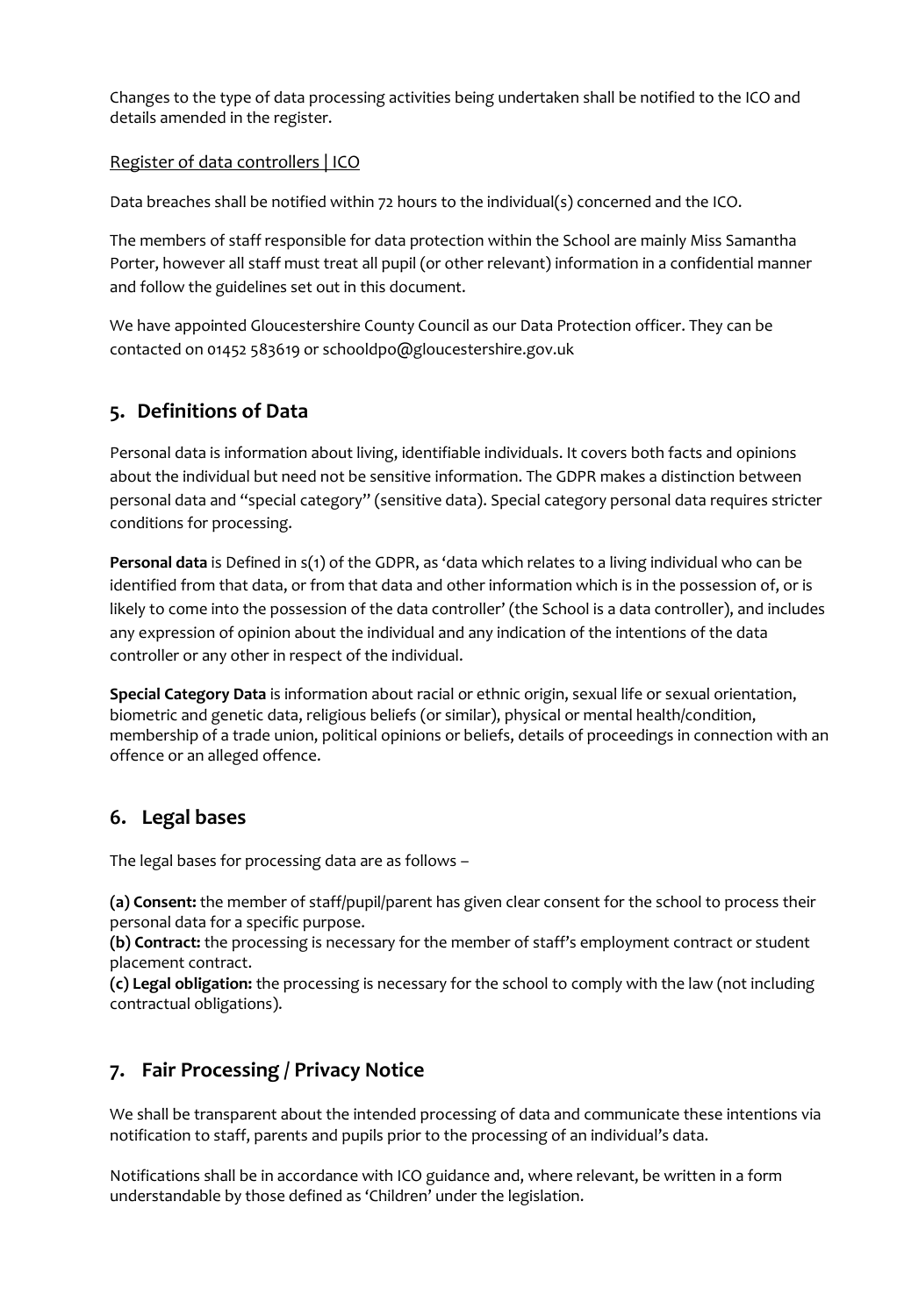# **8. Sharing data**

There may be circumstances where the school is required either by law or in the best interests of our pupils or staff to pass information onto external authorities, for example local authorities, Ofsted, or the department of health.

These authorities are up to date with data protection law and have their own policies relating to the protection of any data that they receive or collect.

Any proposed change to the processing of individual's data shall first be notified to them.

Personal data about pupils will not be disclosed to third parties without the consent of the child's parent or carer, unless it is obliged by law or in the best interest of the child. Data may be disclosed to the following third parties without consent:

#### • **Other schools**

If a pupil transfers from Leckhampton C of e Primary School to another school, their records and other data that relates to their health and welfare will be forwarded onto the new school. This will support a smooth transition from one school to the next and ensure that the child is provided for as is necessary. It will aid continuation which should ensure that there is minimal impact on the child's academic progress as a result of the move.

#### • **Examination authorities**

This may be for registration purposes, to allow the pupils at our school to sit examinations set by external exam bodies.

#### • **Health authorities**

As obliged under health legislation, the school may pass on information regarding the health of children in the school to monitor and avoid the spread of contagious diseases in the interest of public health.

#### • **Police and courts**

If a situation arises where a criminal investigation is being carried out, we may have to forward information on to the police to aid their investigation. We will pass information onto courts as and when it is ordered.

#### • **Social workers and support agencies**

In order to protect or maintain the welfare of our pupils, and in cases of child abuse, it may be necessary to pass personal data on to social workers or support agencies.

#### • **Education division**

Schools may be required to pass data on in order to help the government to monitor the national educational system and enforce laws relating to education.

Under no circumstances will the school disclose information or data:

- that would cause serious harm to the child or anyone else's physical or mental health or condition
- indicating that the child is or has been subject to child abuse or may be at risk of it, where the disclosure would not be in the best interests of the child
- recorded by the pupil in an examination
- that would allow another person to be identified or identifies another person as the source, unless the person is an employee of the school or a local authority or has given consent, or it is reasonable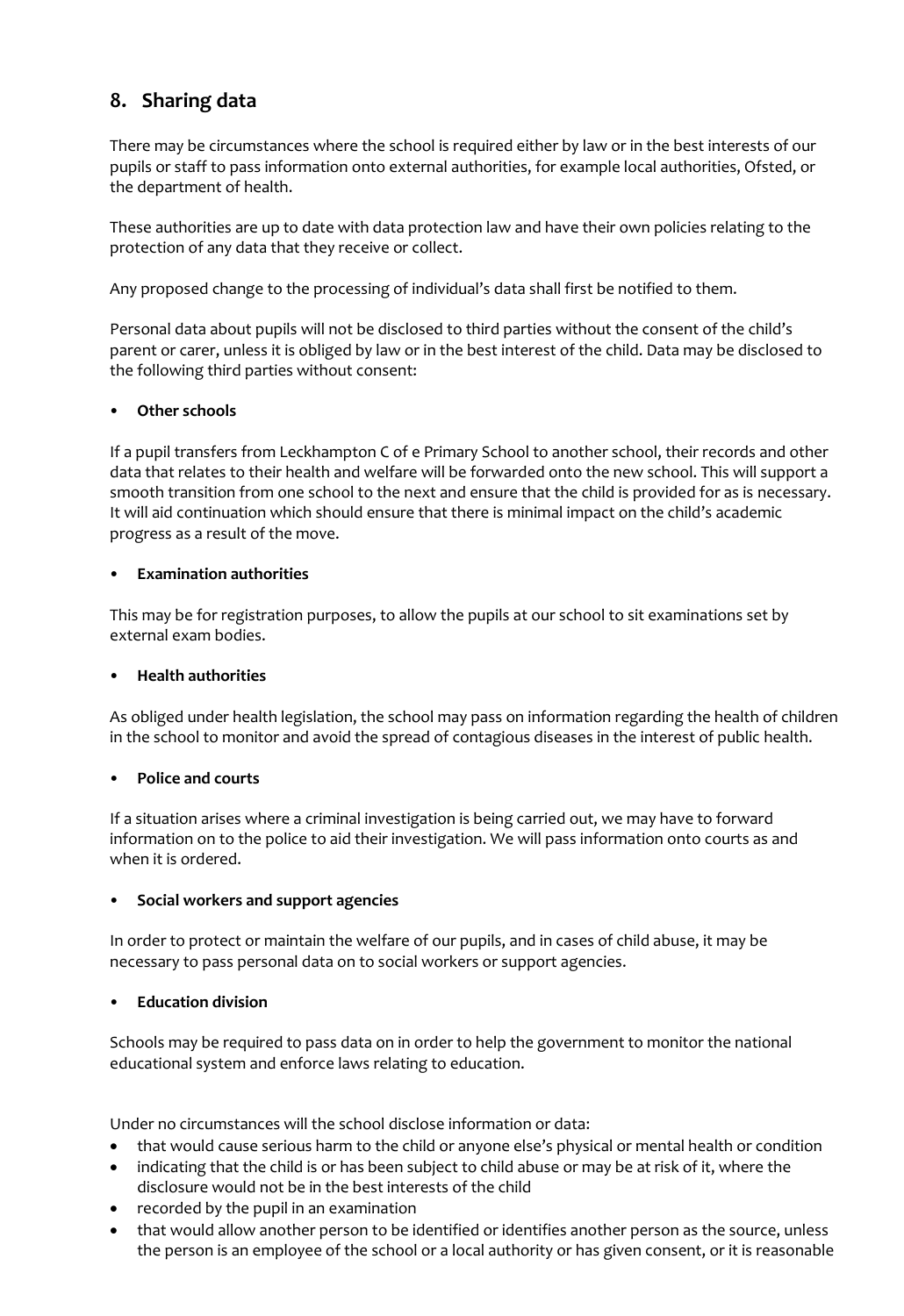in the circumstances to disclose the information without consent. The exemption from disclosure does not apply if the information can be edited so that the person's name or identifying details are removed

• in the form of a reference given to another school or any other place of education and training, the child's potential employer, or any national body concerned with student admissions.

### **9. Biometric recognition systems**

Pupils biometric data is currently not used at Leckhampton C of E Primary School. Were we to introduce the use of pupils' biometric data as part of an automated biometric recognition system (for example, pupils use finger prints to receive school dinners instead of paying with cash) we will comply with the requirements of the Protection of Freedoms Act 2012.

Parents/carers will be notified before any biometric recognition system is put in place or before their child first takes part in it. The school will get written consent from at least one parent or carer before we take any biometric data from their child and first process it.

Parents/carers and pupils have the right to choose not to use the school's biometric system(s). We will provide alternative means of accessing the relevant services for those pupils. For example, pupils would be able pay for school dinners in cash at each transaction if they wished.

Parents/carers and pupils can object to participation in the school's biometric recognition system(s), or withdraw consent, at any time, and we will make sure that any relevant data already captured is deleted.

As required by law, if a pupil refuses to participate in, or continue to participate in, the processing of their biometric data, we will not process that data irrespective of any consent given by the pupil's parent(s)/carer(s).

Where staff members or other adults use the school's biometric system(s), we will also obtain their consent before they first take part in it, and provide alternative means of accessing the relevant service if they object. Staff and other adults can also withdraw consent at any time, and the school will delete any relevant data already captured.

### **10. Photographs and Videos**

As part of our school activities, we may take photographs and record images of individuals within our school.

We will obtain written consent from parents/carers, or pupils aged 18 and over, for photographs and videos to be taken of pupils for communication, marketing and promotional materials.

Where we need parental consent, we will clearly explain how the photograph and/or video will be used to both the parent/carer and pupil. Where we don't need parental consent, we will clearly explain to the pupil how the photograph and/or video will be used.

Uses may include:

- Within school on notice boards and in school magazines, brochures, prospectuses, newsletters, etc.
- Outside of school by external agencies such as the school photographer, newspapers, campaigns or third party benefactors (such as charities or companies who provide financial support to the school).
- Online on our school website or social media pages/ feeds.
- Videos and photographs may be labelled with pupil's names or tutor groups when used in this way.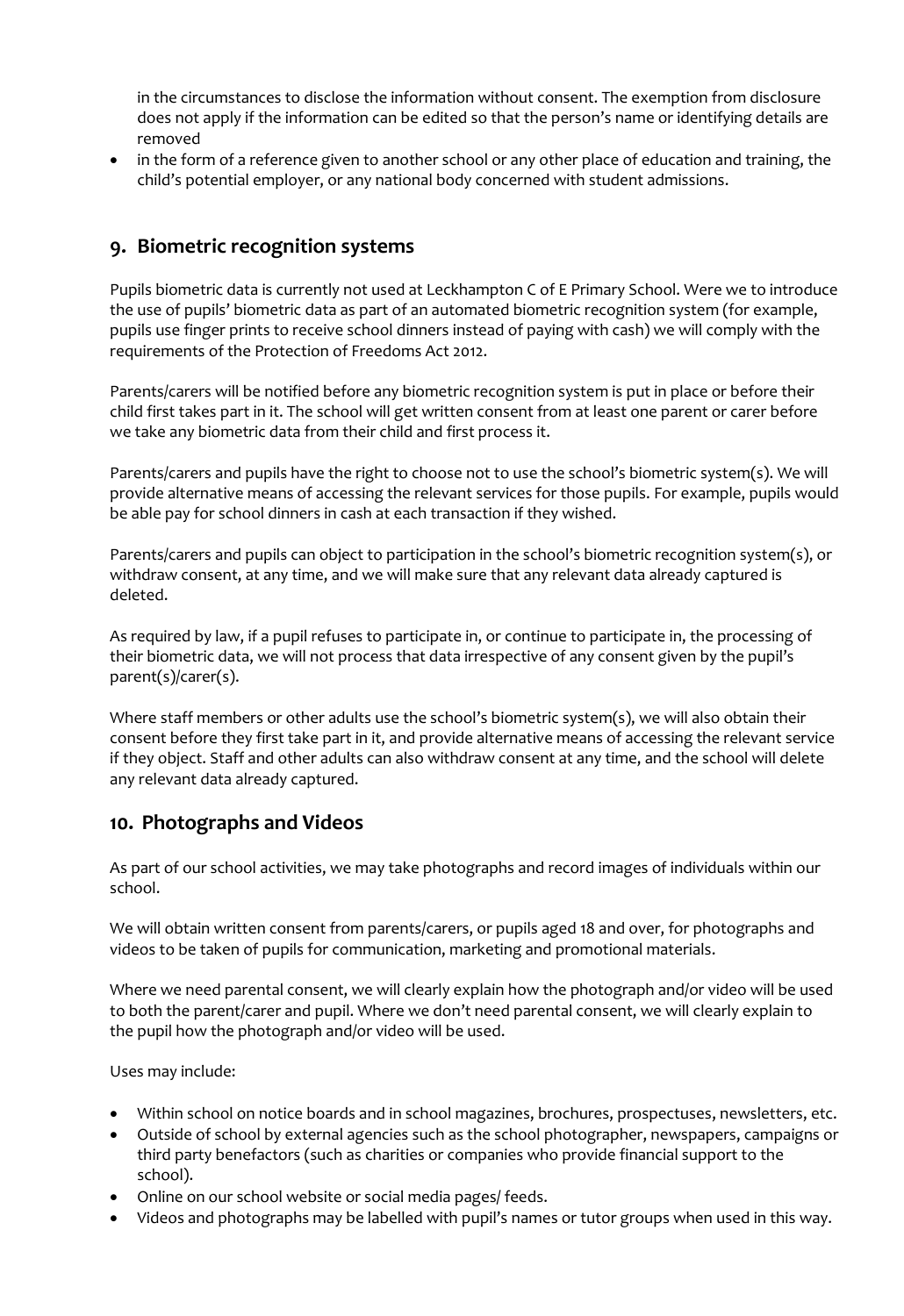Consent can be refused or withdrawn at any time. If consent is withdrawn, we will delete the photograph or video and not distribute it further.

### **11. Data Protection rights of the individual**

#### **Data Access Requests (Subject Access Requests)**

All individuals, whose data is held by us, have a legal right to request access to such data or information about what is held. We shall respond to such requests within one month and they should be made in writing to:

Miss Samantha Porter (Headteacher) Leckhampton C of E Primary School Hall Road Leckhampton Cheltenham GL53 0HP

No charge will be applied to process the request.

#### **Other data protection rights of the individual**

In addition to the right to make a subject access request (see above), and to receive information when we are collecting their data about how we use and process it individuals also have the right to:

- Withdraw their consent to processing at any time
- Ask us to rectify, erase or restrict processing of their personal data, or object to the processing of it (in certain circumstances)
- Prevent use of their personal data for direct marketing
- Challenge processing which has been justified on the basis of public interest
- Request a copy of agreements under which their personal data is transferred outside of the European Economic Area
- Object to decisions based solely on automated decision making or profiling (decisions taken with no human involvement, that might negatively affect them)
- Prevent processing that is likely to cause damage or distress
- Be notified of a data breach in certain circumstances
- Make a complaint to the ICO
- Ask for their personal data to be transferred to a third party in a structured, commonly used and machine-readable format (in certain circumstances)
- Where personal data is no longer required for its original purpose, an individual can demand that the processing is stopped and all their personal data is erased by the school including any data held by contracted processors.

### **12. Data Security**

In order to assure the protection of all data being processed and inform decisions on processing activities, we shall undertake an assessment of the associated risks of proposed processing and equally the impact on an individual's privacy in holding data related to them.

Risk and impact assessments shall be conducted in accordance with guidance given by the ICO:

[https://ico.org.uk/for-organisations/guide-to-data-protection/guide-to-the-general-data-protection](https://ico.org.uk/for-organisations/guide-to-data-protection/guide-to-the-general-data-protection-regulation-gdpr/accountability-and-governance/data-protection-impact-assessments/)[regulation-gdpr/accountability-and-governance/data-protection-impact-assessments/](https://ico.org.uk/for-organisations/guide-to-data-protection/guide-to-the-general-data-protection-regulation-gdpr/accountability-and-governance/data-protection-impact-assessments/)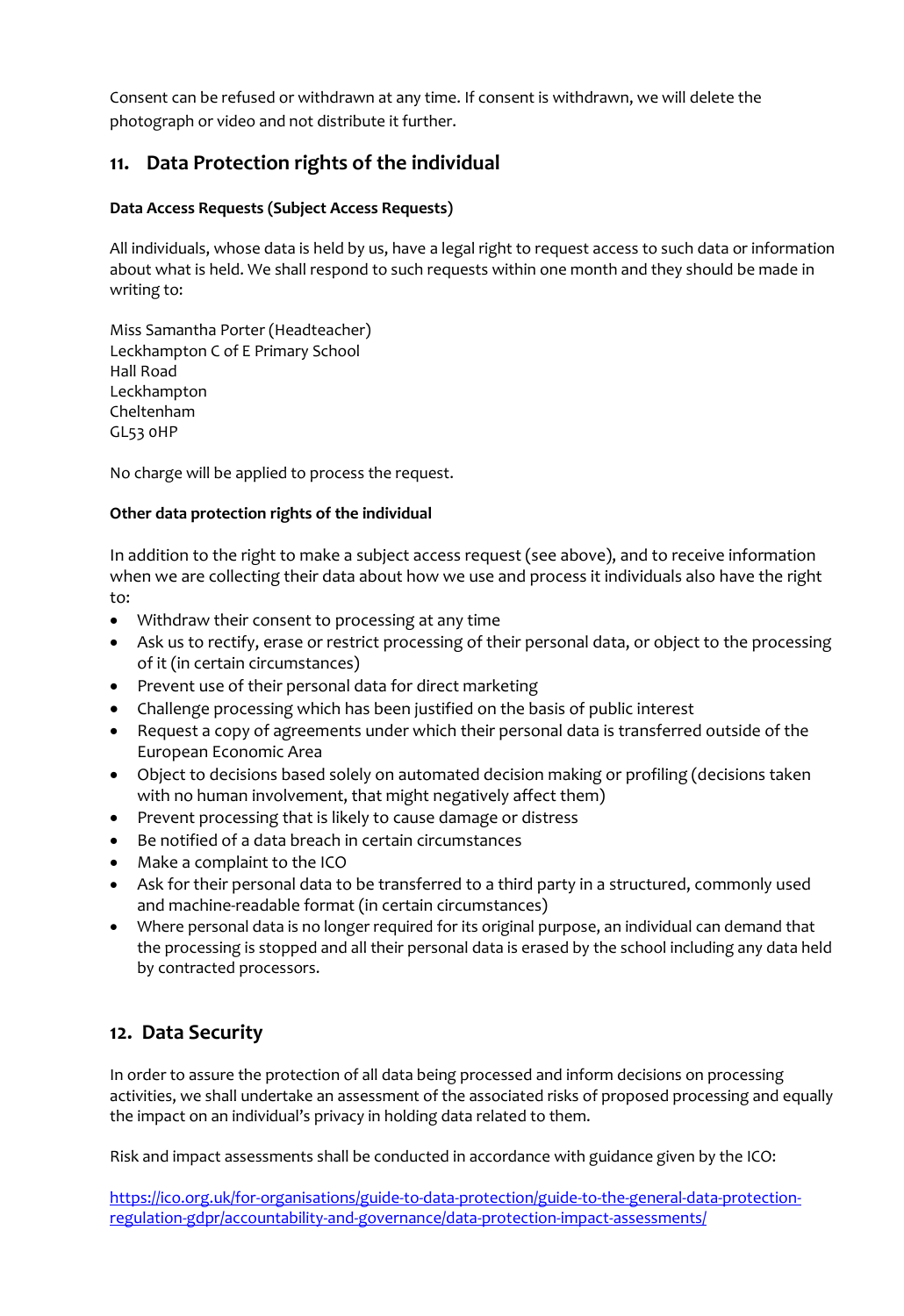Security of data shall be achieved through the implementation of proportionate physical and technical measures. Nominated staff shall be responsible for the effectiveness of the controls implemented and reporting of their performance. The security arrangements of any organisation with which data is shared shall also be considered and where required these organisations shall provide evidence of the competence in the security of shared data.

### **13. Location of information and data**

Hard copy data, records, and personal information are stored out of sight and in a locked cupboard or office. The only exception to this is medical information and contact details that may require immediate access during the school day. This will be stored with the school medical officer.

Sensitive or personal information and data should not be removed from the school site, however the school acknowledges that some staff may need to transport data between the school and their home in order to access it for work in the evenings and at weekends. This may also apply in cases where staff have offsite meetings, or are on school visits with pupils.

The following guidelines are in place for staff in order to reduce the risk of personal data being compromised:

- Paper copies of data or personal information should not be taken off the school site. If these are misplaced they are easily accessed. If there is no way to avoid taking a paper copy of data off the school site, the information should not be on view in public places, or left unattended under any circumstances.
- Unwanted paper copies of data, sensitive information or pupil files should be shredded. This also applies to handwritten notes if the notes reference any other staff member or pupil by name.
- Care must be taken to ensure that printouts of any personal or sensitive information are not left in printer trays or photocopiers.
- If information is being viewed on a PC, staff must ensure that the window and documents are properly shut down before leaving the computer unattended. Sensitive information should not be viewed on public computers
- Laptops and USB sticks that staff use must be password protected.

These guidelines are clearly communicated to all school staff, and any person who is found to be intentionally breaching this conduct will be disciplined in line with the seriousness of their misconduct.

### **14.Data Disposal**

The school recognises that the secure disposal of redundant data is an integral element to compliance with legal requirements and an area of increased risk.

All data held in any form of media (paper, tape, electronic) shall only be passed to a disposal partner with demonstrable competence in providing secure disposal services.

All data shall be destroyed or eradicated to agreed levels meeting recognised national standards, with confirmation at completion of the disposal process. Disposal of IT assets holding data shall be in compliance with ICO guidance:

### [IT asset disposal for organisations | ICO](https://ico.org.uk/media/for-organisations/documents/1570/it_asset_disposal_for_organisations.pdf)

The school has identified a qualified source for disposal of IT assets and collections. The school also uses "Printwaste" to dispose of sensitive data that is no longer required.

### **15. Complaints**